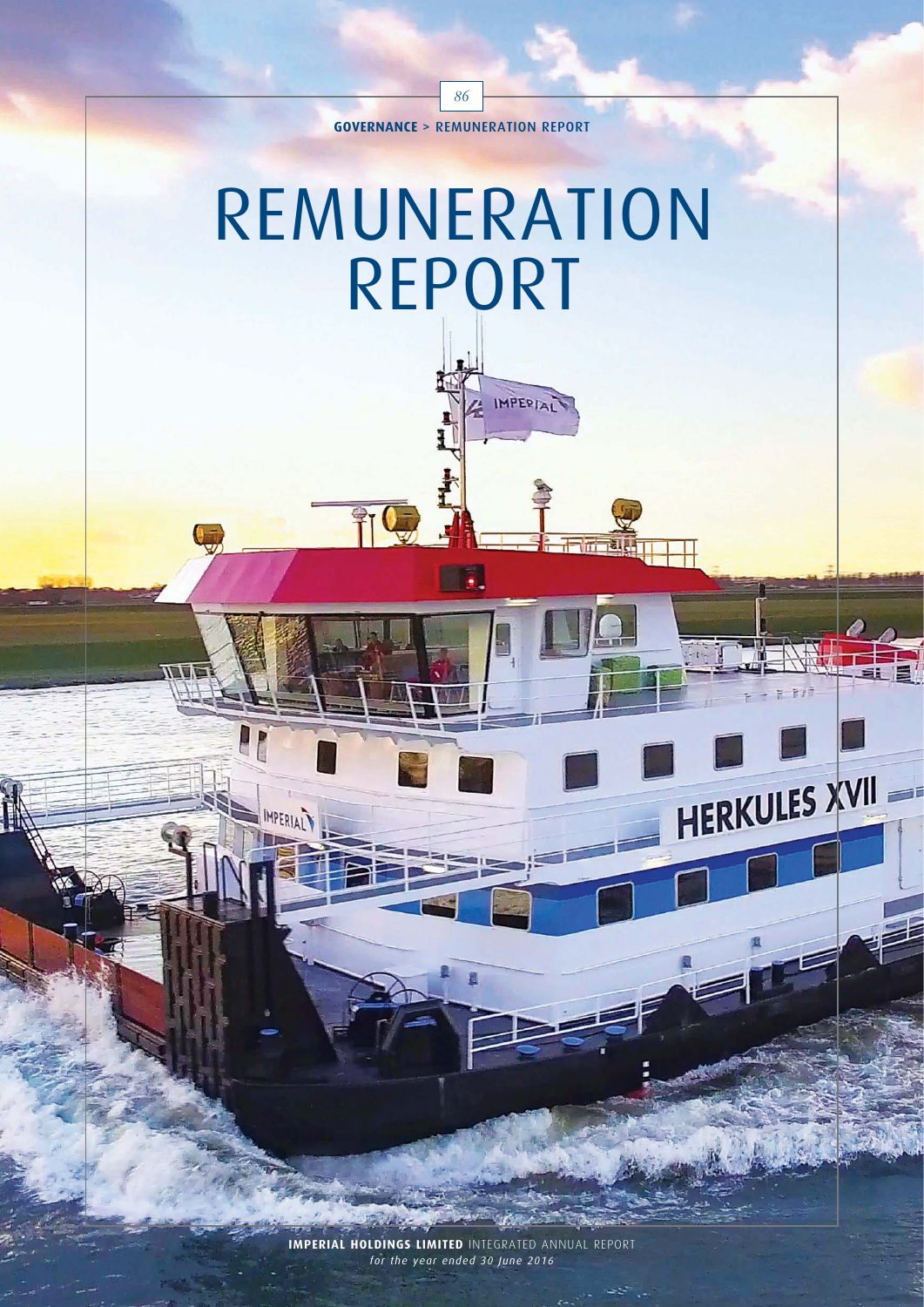87

### – Introduction from the committee chairman –

Imperial is sensitive to the global debate on executive compensation, where its correlation to performance is too often tenuous and coincidental.

At the same time the biggest and most pressing threat facing the global economy today is the shortage of skills – we simply have too few experienced managers, leaders, professionals and technicians.

With regard to executive compensation, Imperial will strive firstly, to ensure that our governance and disclosure is transparent, and secondly, that we do not compromise unduly on performance criteria when external factors outside our control stifle performance.

Throughout the group, we attempt to compensate individuals fairly for a specific role, with due regard to their skills and performance.

The compensation of most of our unionised employees is determined collectively or based on sector norms. We strive to maintain positive day-to-day working relationships with our unionised employees, and to balance their right to industrial action with the rights of the group to conduct its activities.

At the 2015 annual general meeting (AGM), 95% of shareholders voted in favour of the group's remuneration policy, a significant improvement from the 70% in the previous year. Although a non-binding advisory vote, the board continues to take into account the views expressed by shareholders in its deliberations and remains deeply committed to responsible conduct, sound governance and transparency regarding executive compensation.

### KEY FOCUS AREAS

**The group undertakes regular benchmarking of the remuneration packages of the CEO as well as executive directors and senior staff members** with the assistance of PricewaterhouseCoopers.

### In addition, during the year the committee considered and approved:

- The general composition of remuneration packages.
- The criteria for bonus and incentive awards.
- The amount of bonus and incentive awards in accordance with set criteria.
- Executive and general long-term incentive awards.
- > The CEO's remuneration.

### Approval

This remuneration report has been approved by the board of directors.

### COMMITTEE CHAIRMAN

The committee is chaired by RJA Sparks, who is the lead independent non-executive director.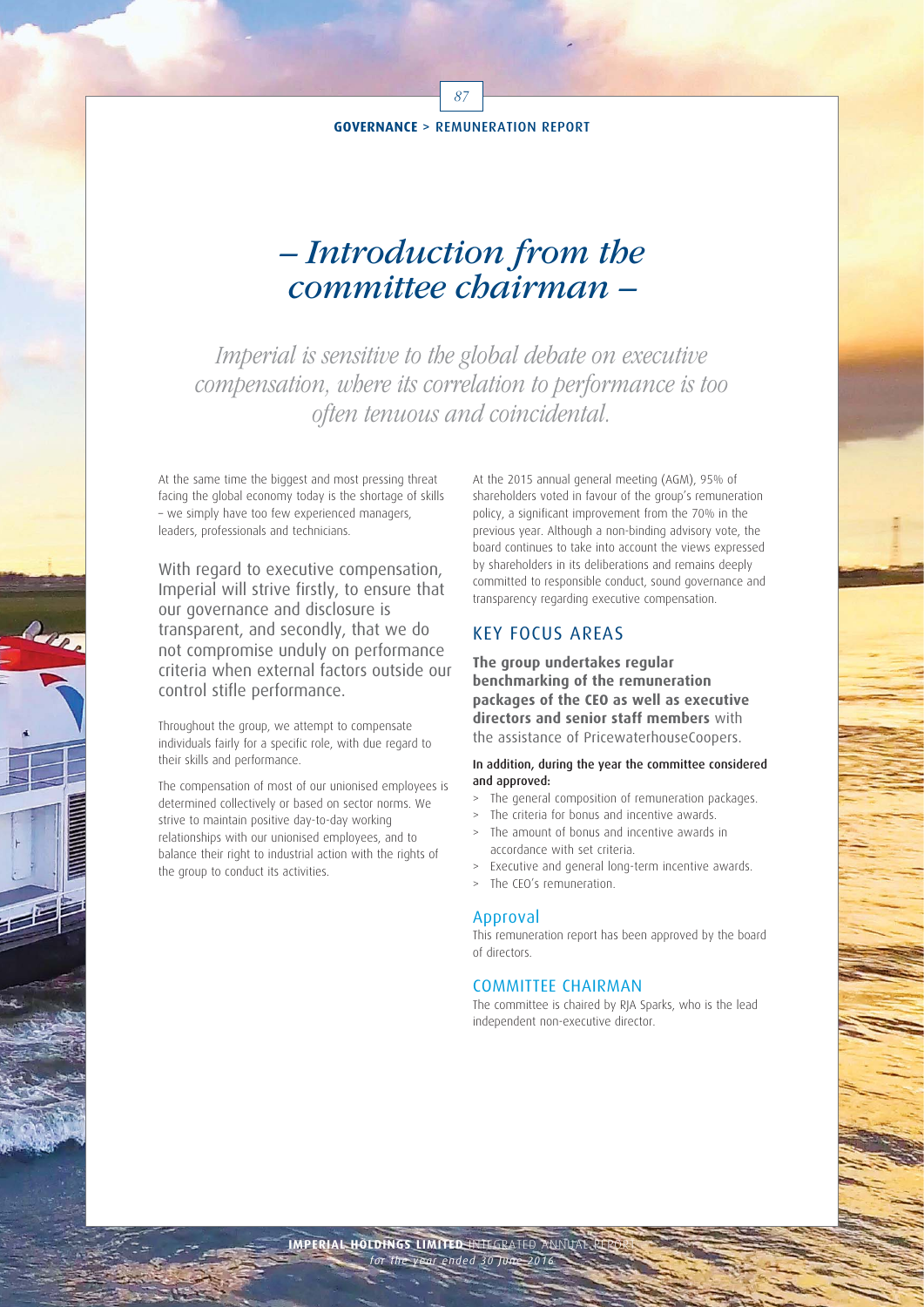

### ROLE OF THE COMMITTEE

The committee advises and guides the board on the following:

- > Accurate and transparent disclosure of directors' remuneration.
- > The establishment and implementation of remuneration policies for nonexecutive directors, executive directors and other executives, to ensure that the company remunerates directors and executives fairly and responsibly.
- > Approval of the general composition of remuneration packages and the criteria for executive bonus and incentive awards.
- > Increases to non-executive directors' fees.
- > Material changes to the group pension and provident funds and medical aid schemes when appropriate.
- > The administration of share-based incentive schemes.

### COMMITTEE MEMBERSHIP

At year end, the members of the remuneration committee were RJA Sparks (chairman), SP Kana, P Langeni and A Tugendhaft. All are non-executive directors. TS Gcabashe resigned during the year and was succeeded by SP Kana.

The group chief executive officer (CEO) and chief financial officer (CFO) attend committee meetings by invitation and assist the committee in its deliberations, except when issues relating to their own remuneration and performance are discussed. No director is able to decide his or her own remuneration.

### Meeting attendance

### Member Regular meetings

| RJA Sparks* (chairman) | 4/4 |
|------------------------|-----|
| TS Gcabashe*#          | 2/2 |
| SP Kana*z              | 2/2 |
| P Langeni*             |     |
| A Tugendhaft           |     |

Independent non-executive director

# Resigned during the year

 $Z$  Appointed during the year

### REMUNERATION POLICY

The group's remuneration policy was approved by shareholders at the AGM on 3 November 2015. The policy will be submitted to shareholders for approval by nonbinding advisory vote at the AGM on 1 November 2016.

### Determination of performance incentives

Imperial has various formal and informal frameworks for performance management that are directly linked to either increases in total cost to company or annual short-term incentive bonuses. Performance management and assessment sessions take place regularly throughout the group, where company performance, personal achievement of key performance indicators (KPIs), and delivery on key strategic imperatives are discussed.

Page 91 for an indication of management's KPIs.

|                                           | 2016   | 2015   |
|-------------------------------------------|--------|--------|
| Total number of employees                 | 51 256 | 51 361 |
| Total compensation paid to employees (Rm) | 16 981 | 15 647 |
| Total compensation as a % of revenue      | 14     |        |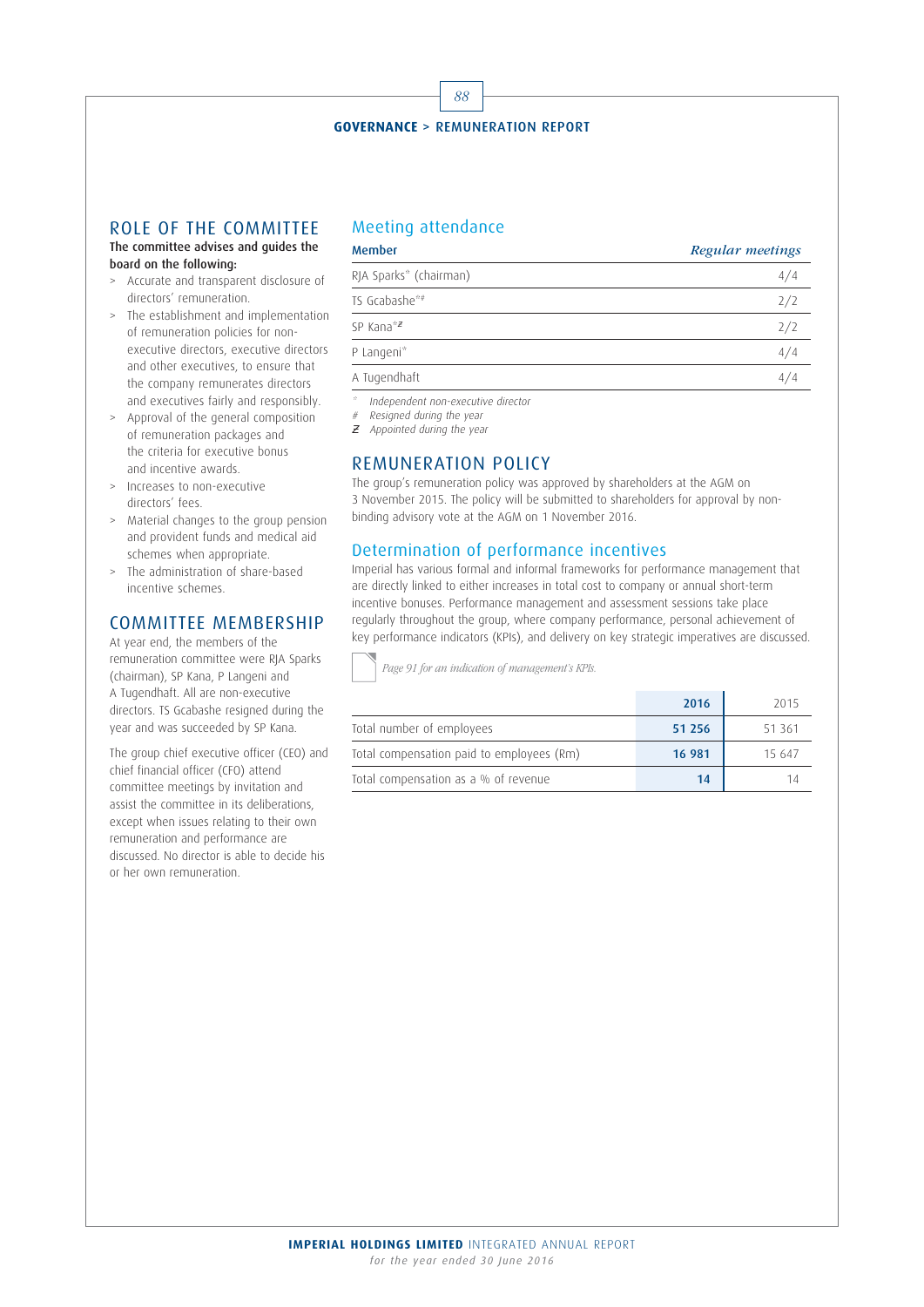

### Remuneration breakdown

**The group's employees are key determinants of its success**. Employee remuneration, particularly guaranteed pay, is a significant component of the group's total operating costs. The group's remuneration policy seeks to attract and retain quality employees at all levels. Remuneration is structured to be competitive and relevant in the sectors in which the group operates, and divisions review their remuneration policies regularly.

### SALARIED EMPLOYEES

which they are employed.

> Total cost to company (TCTC) is monitored and benchmarked on an ongoing basis.

- > Remuneration levels take into account industries and sectors from which skills are acquired or to which skills are likely to be lost, the general market and the market in which each business operates.
- > TCTC and the mix of fixed and variable pay are designed to meet each business's industry, operational needs and strategic objectives, based on stretch targets that are verifiable and relevant.
- > The structure of remuneration for unionised employees is driven by collective bargaining and sectoral determinations.
- > General adjustments to guaranteed pay levels are effective from 1 July each year. In unionised environments, collective bargaining arrangements may come into operation at other agreed times.
- > Annual increase parameters are set using guidance from group budgeting processes, market movements, individual performance, the performance of the division and/or company and other relevant factors.
- > Increases above inflation depend on divisional or departmental and individual performance.

### Divisions pay short-term bonuses aligned to industry best practice and in some cases include a guaranteed bonus equal to one month's salary. However, in the majority of cases bonuses depend on the performance of the individual and business in Only salaried employees at senior management level qualify for long-term incentives.

Cost to company Short-term incentives Long-term incentives Other benefits

Pension fund (compulsory), provident fund and medical aid (compulsory above a certain salary threshold. Includes both regular and budget options).

### EMPLOYEES PAID BY THE HOUR

- > Annual increases in remuneration and bonuses generally determined at industry level through collective bargaining and negotiations between the industry and trade unions.
- > The group aims to remunerate employees fairly and in line with sound business and remuneration principles, beyond minimum wage. Increases for deserving employees are determined based on merit.
- > Where appropriate, employees receive ongoing training and promotions, with concomitant rate increases. These promotions are discussed and authorised by both supervisors and line management.

### Cost to company Short-term incentives Long-term incentives Other benefits

Bonuses are determined annually in line with agreements signed with various unions. Where appropriate, certain individuals are awarded additional bonuses in line with their individual performance. These bonuses are reviewed and approved by divisional management.

No long-term incentives.

Pension fund (compulsory), provident fund and medical aid (includes both regular and budget options. Some hourly paid employees belong to bargaining council medical schemes and pension funds).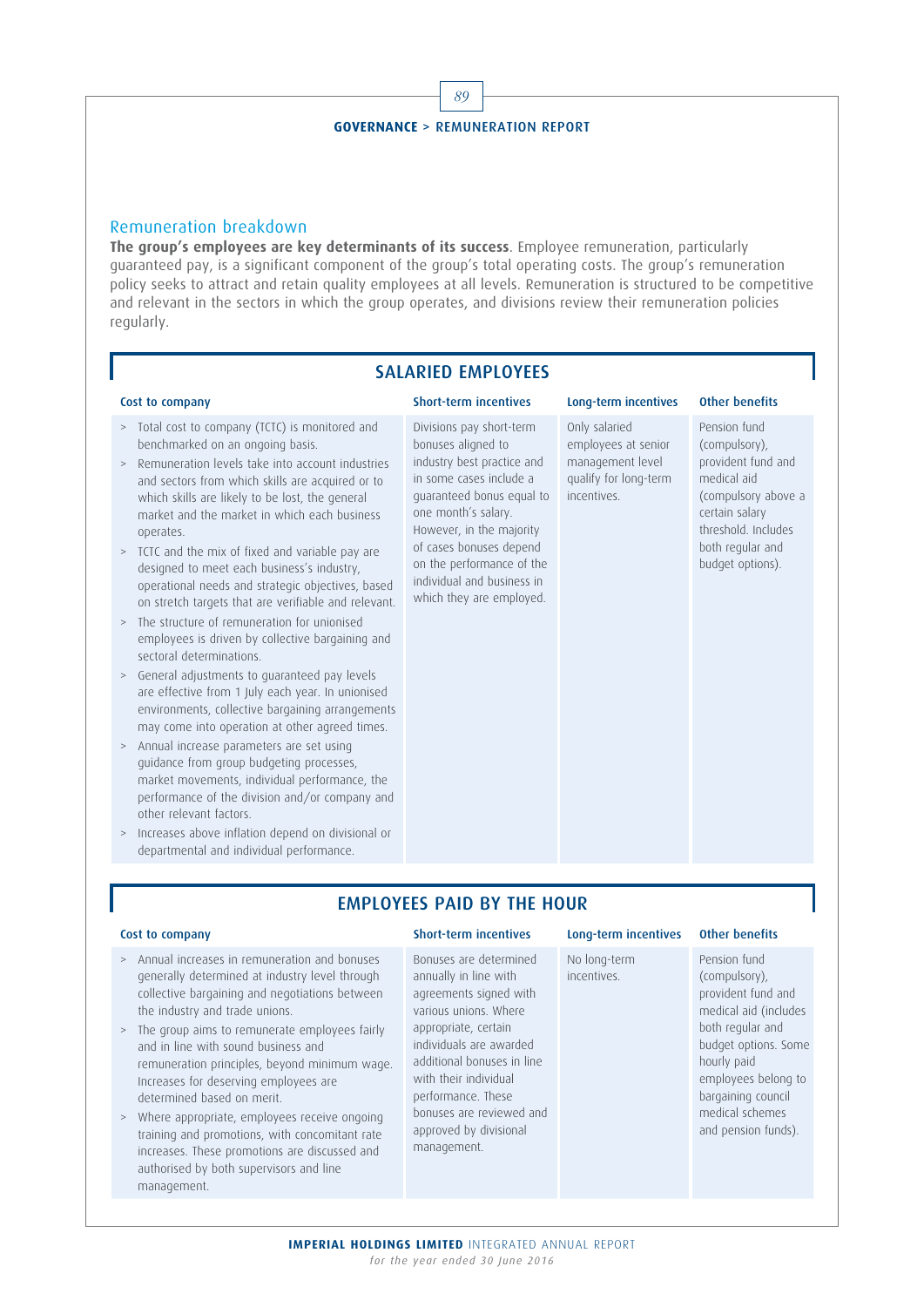

### EXECUTIVE DIRECTORS AND PRESCRIBED OFFICERS

### Policy

Executives are responsible for leading others and taking significant decisions about the short- and long-term operation of the business, its assets, funders and employees. **They require specific skills and experience and are held to a higher level of accountability.**

Imperial's remuneration policy is formulated to attract and retain high-calibre executives and motivate them to develop and implement the group's strategy to optimise long-term shareholder value. The group's remuneration policy also aims to align the entrepreneurial ethos and long-term interests of senior managers and executives with those of shareholders.

The remuneration policy is intended to conform to best practice. It is structured around the following key principles:

Total rewards are set at levels that are responsible and competitive within the relevant market. Incentive-based rewards are capped and earned through the achievement of demanding growth and return targets consistent with shareholder interests over the short, medium and long term. Incentive plans, performance measures and targets are structured to operate soundly throughout the business cycle. The design and implementation of  $long$ term incentive schemes are prudent and do not expose shareholders to unreasonable financial risk.

### Elements of executive remuneration

Executive remuneration comprises the following key elements:

BASE SALARY

4

**2> ANNUAL INCENTIVES** 

### 3 SHARE-BASED LONG-TERM INCENTIVE AND RETENTION SCHEMES

### OTHER BENEFITS

may include a car allowance or a fully maintained car, pension or provident fund contributions, medical insurance, death and disability insurance.

The remuneration committee seeks to ensure an appropriate balance between the fixed and performance-related elements of executive remuneration and between those aspects of the package linked to short-term performance and those linked to longer-term shareholder value creation.

The group's general philosophy for executive remuneration is that the performance-based pay of executive directors and senior managers should form a significant portion of their expected total compensation. There should also be an appropriate balance between rewarding operational performance (through annual incentive bonuses) and rewarding long-term sustainable performance (through long-term and/ or share-based incentives).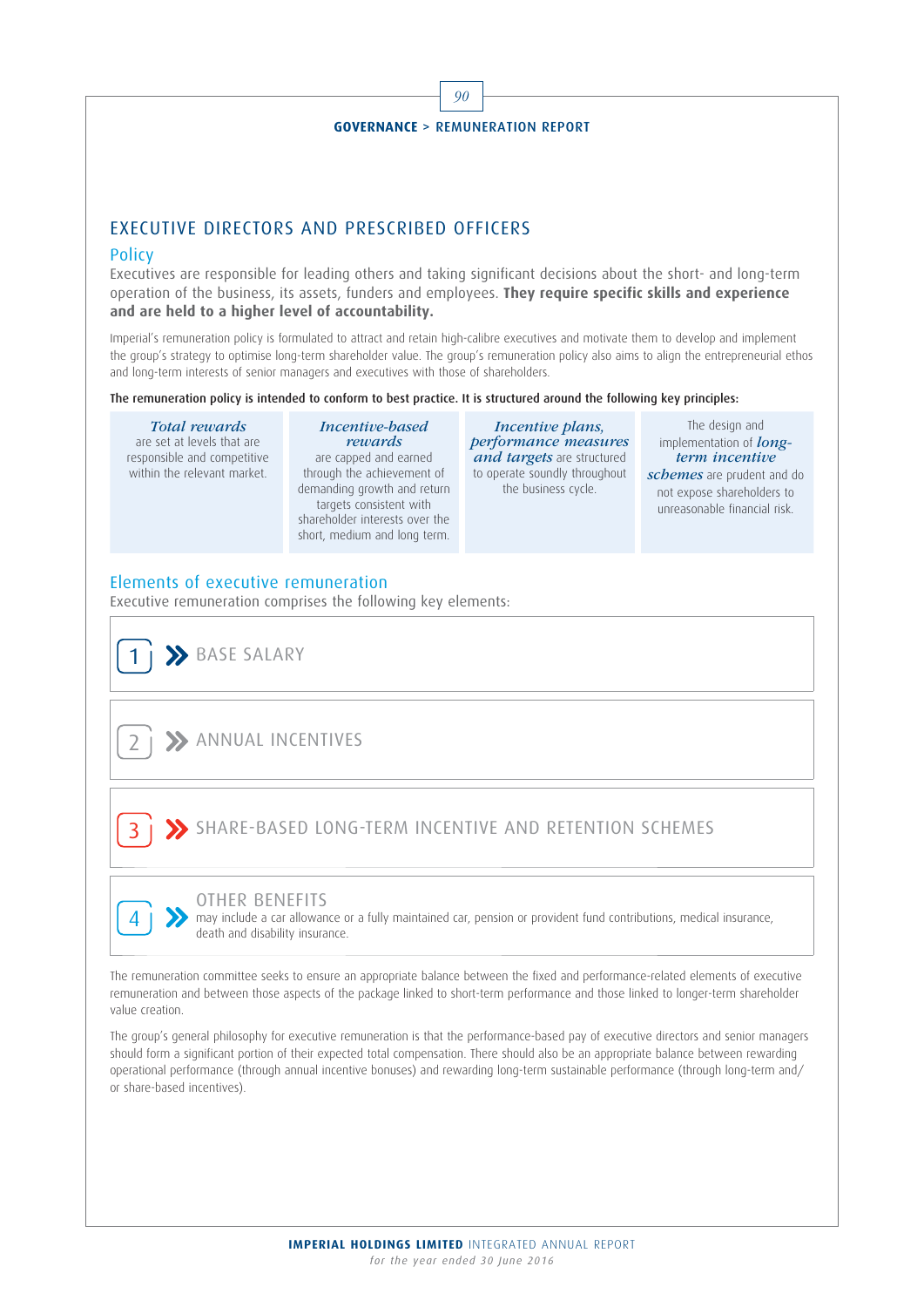91

### BASE SALARY

1

 $\overline{2}$ 

Base salary is the total cost to company (TCTC) before short-term incentives. The fixed remuneration of each executive is based on roles in similar companies, which are comparable in terms of size, market sector, business complexity and international scope.

When determining annual base salaries, factors taken into account include inflation and salary trends, group performance, individual performance and changes in responsibilities.

### ANNUAL INCENTIVE

All executives are eligible to receive a performance-related annual bonus. The bonus is noncontractual and not pensionable. The committee reviews bonuses annually and determines the level of each bonus based on performance criteria set at the beginning of the performance period.

The criteria differ depending on the position of each executive and the division in which they operate. Criteria include:

### Group return on invested capital (ROIC)

The base target for ROIC is achievement of the weighted average cost of capital (WACC) and the measurement pays on the gap between ROIC and WACC. This measurement is not capped. WACC is based on the group's actual mix of the cost of equity and debt for the year, calculated on a monthly average basis.

### Group core earnings per share (EPS) growth

The measurement starts to pay out above a base target for core EPS growth. This measurement has no cap in order to avoid the risk of profit smoothing.

### Divisional ROIC versus WACC

The base target for ROIC is the achievement of WACC. The measurement pays on the gap between ROIC and WACC. This measurement is not capped. For the group's insurance businesses, return on insurance group equity value is used.

### Divisional profit before interest and tax (PBIT) growth

The measurement starts to pay out above a base target for PBIT growth. This measurement has no cap in order to avoid the risk of profit smoothing.

### Employment equity achievement:

### Measurement of the executive committee members with group responsibility

This measurement is based on sub-measurements for the organisation as a whole and at divisional level:

- > Management control
- > Employment equity
- > Skills development
- > Growth in black top, senior and middle management

### Talent management

This measurement is based on the creation of a talent management strategy and framework. It includes the implementation of a strategic talent management plan and the development of a three- to five-year succession plan for key staff members.

### Project-based and discretionary

Project-based and discretionary bonuses allow flexibility to nominate particular projects and allow for performance on non-quantitative aspects during the year to be taken into consideration. The remuneration committee has further discretion to authorise special bonuses for projects

successfully completed during the year, which are awarded in exceptional cases. This component allows the committee to make adjustments in circumstances which could not be foreseen at the start of the period or are not in the control of a particular executive, such as a general market downturn or the demise of a significant competitor, which could affect divisional performance downwards or upwards beyond the control of the executive in question.

### Annual short-term incentive bonus (STI)

### STI as % of TCTC for on-target performance (maximum)

| Executive directors               | 150 <sub>%</sub> |
|-----------------------------------|------------------|
| Senior management                 | 60% to 100%      |
| First-line operational management | 50%              |

The committee sets the minimum performance levels required for any annual incentive bonus to be paid. The on-target annual incentive bonus is payable on achieving agreed targets.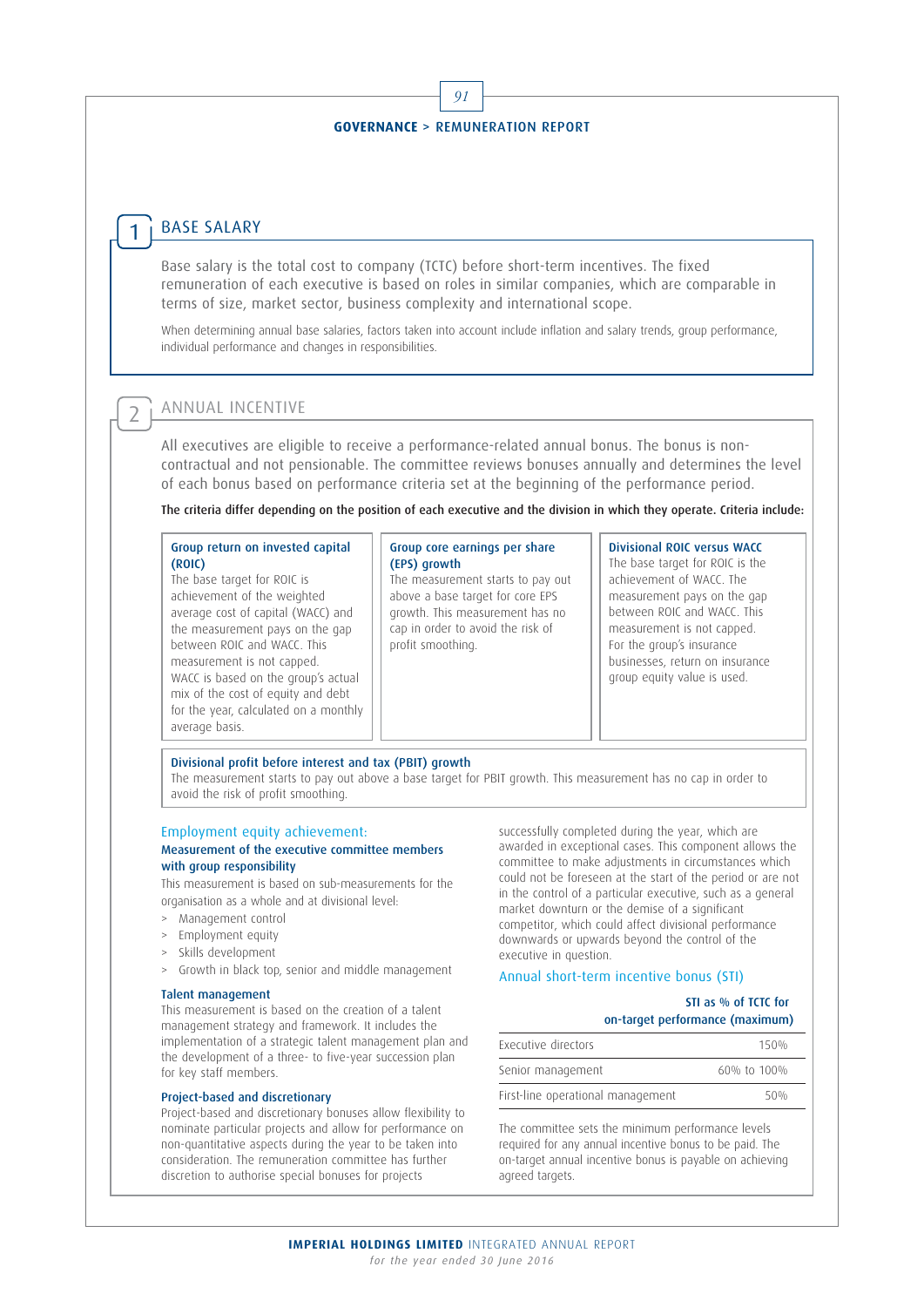92

### SHARE-BASED LONG-TERM INCENTIVE AND RETENTION SCHEMES 3

Executive participation in long-term incentive and retention schemes is based on criteria such as seniority, performance during the year and retention drivers. Any senior employee with significant managerial or other responsibility, including any director holding salaried employment or office in the group, is eligible to participate in long-term incentive schemes. Non-executive directors may not be awarded rights in any of the incentive schemes.

### The group has three long-term incentive plans:

- > Share appreciation rights (SARs) scheme
- > Deferred bonus plan (DBP)
- > Conditional share plan (CSP)

Selected participants receive annual grants of SARs, which are conditional rights to receive Imperial shares equal to the difference between the exercise price and the grant price. Vesting of rights is subject to performance conditions being met and participants remaining employed with the group for the vesting period. The performance conditions and the performance period are determined by the board annually in respect of each new grant of rights.

The SARs vest after three years and lapse four years from vesting; the latter has been changed to two years from 1 July 2016.

The current performance targets employed in the SARs are the achievement of specified targets set by the committee. These include:

|                                                                                                                                                           | Percentage of<br><b>SAR awards</b> |
|-----------------------------------------------------------------------------------------------------------------------------------------------------------|------------------------------------|
| Growth in core EPS, relative to the<br>growth in core EPS or headline earnings<br>per share (HEPS) of a selected peer<br>group of 20 JSE-listed companies | 50%                                |
| ROIC compared to WACC, over a<br>three-year period                                                                                                        |                                    |

### The extent to which each performance condition has been met is determined on the vesting date as follows:

### CORE EPS GROWTH

If the core EPS growth of the company is below the lower quartile of the selected peer group:

## $\%$  of sars will vest

If the core EPS of the company is equal to the lower quartile of the selected peer group:

## $\bigcap \mathbb{O}_{\mathbb{O}}$  of sars will vest

If the core EPS of the company is equal to or above the upper quartile of the selected peer group:

## $10\%$  of sars will vest

Linear vesting occurs between 30% and 100%, depending on the company's performance relative to the peer group if core EPS growth falls in the second or third quartile.

### ROIC

If the average ROIC for the company over the performance period is lower than the average WACC of the company over the performance period:

## $0/0$  of SARs WILL VEST

If the average ROIC over the performance period is equal to the average WACC over the performance period:

### $\frac{10}{0}$  of SARs WILL VEST

If the average ROIC over the performance period is equal to or above a pre-determined target percentage:

## $\sqrt{0}$  of SARs WILL VEST

Linear vesting occurs between 30% and 100%, depending on the company's performance if ROIC is between WACC and the target percentage.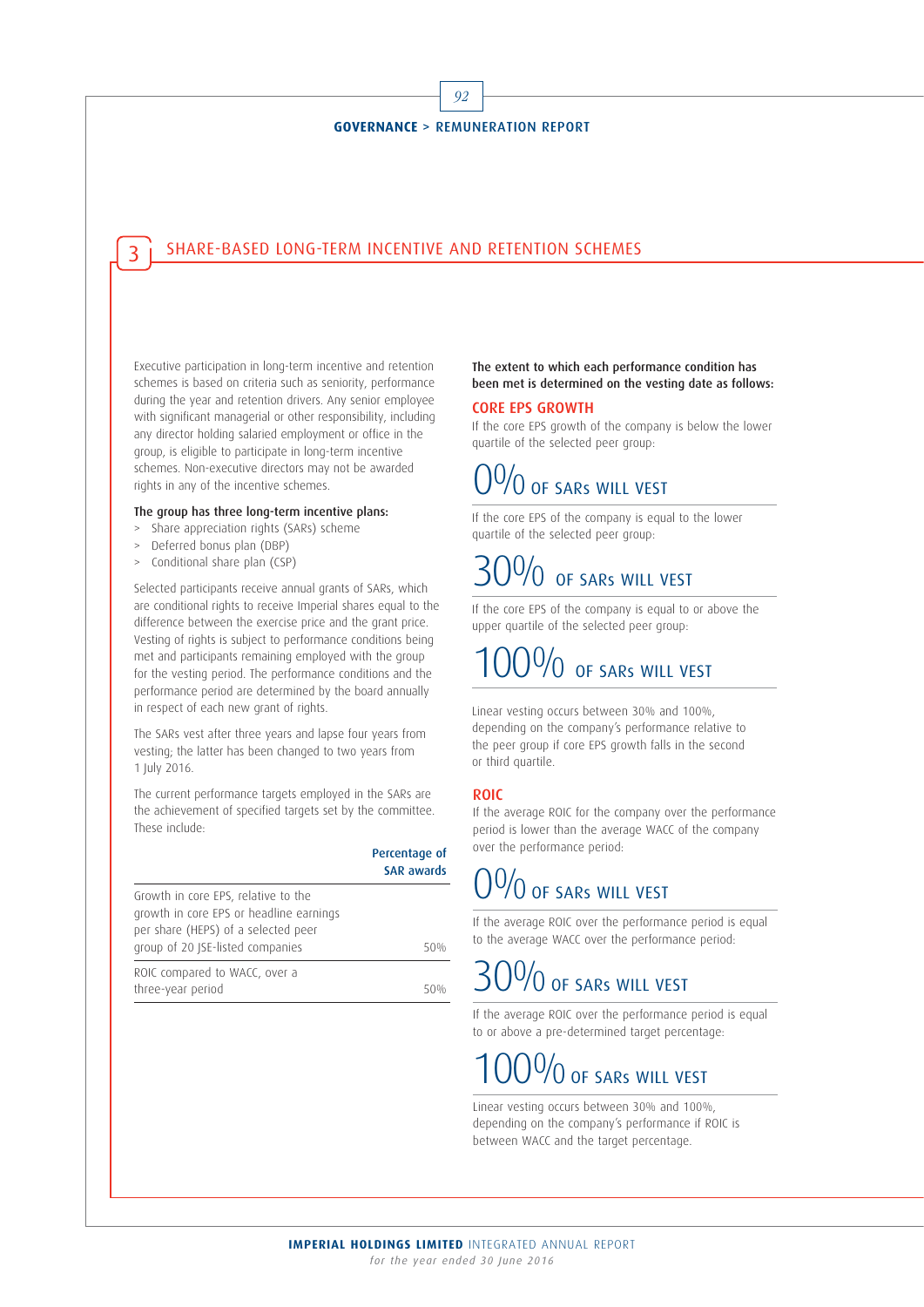93

In addition to performance of the group, the minimum core EPS and ROIC target threshold level takes into account the important objective of retention of key employees during times when business conditions are challenging.

The targets and measures relating to each issue are detailed in a letter of grant. After vesting, the rights may be exercised by a participant within four years after vesting; this has been changed to two years from 1 July 2016. Upon exercise by a participant, the difference between the exercise price and the grant price is paid by:

- > Delivering Imperial shares that will be purchased on the open market; or
- > As a fall-back provision only, by the issue of new shares; or
- > Settling the value in cash.

### Deferred bonus plan (DBP)

Qualifying senior employees are required to purchase Imperial shares which are held in escrow by the company. On the condition that the participant remains in the employ of the group and retains the shares over a three-year period, a matching award of Imperial shares is made on vesting. A participant remains the owner of the shares for the duration of the three-year period and enjoys all shareholder rights in respect of the shares. Although shares can be sold by the participant at any stage, the matching award is forfeited in line with the level of sales of the shares.

### SARs and DBPs

### Allocations under SARs and DBPs are made annually based on the following criteria:

| Performance        | The job grading    | <b>Key retention</b> |
|--------------------|--------------------|----------------------|
| of the participant | of the participant | considerations       |
|                    |                    | regarding            |
|                    |                    | participants         |

The quantum of allocations of SARs and DBPs is calculated using a model developed by PricewaterhouseCoopers and is determined on the expected value of an allocation expressed as a percentage of TCTC (fixed remuneration). The percentage allocated is determined based on retention considerations and the job grading of the participant, which also determines whether a participant receives both SARs and DBPs or only SARs or only DBPs.

### Benchmark awards for SARs and DBPs:

| <b>Expected values as %</b> |
|-----------------------------|
| of total quaranteed package |
| .                           |

| Executive directors                  | 100%          |
|--------------------------------------|---------------|
| Senior management                    | $50\% - 66\%$ |
| First-line operational<br>management | $20\% - 35\%$ |

The value of long-term share-based incentives is determined in the financial year of allocation using the Black-Scholes methodology. This is based on a number of assumptions, which include the original award price, the expected rate of share price growth and the expected fulfilment of related performance conditions. The eventual gains from long-term share-based incentives will vary from year to year depending on vesting and exercise patterns, as well as the impact on share price performance and external factors such as market sentiment, interest rates, commodity prices and exchange rates.

### Conditional share plan (CSP)

The CSP is utilised in exceptional circumstances only. Employees receive grants of conditional awards and the vesting is subject to performance conditions. The performance conditions for the CSP will be based on individual targets set by the board.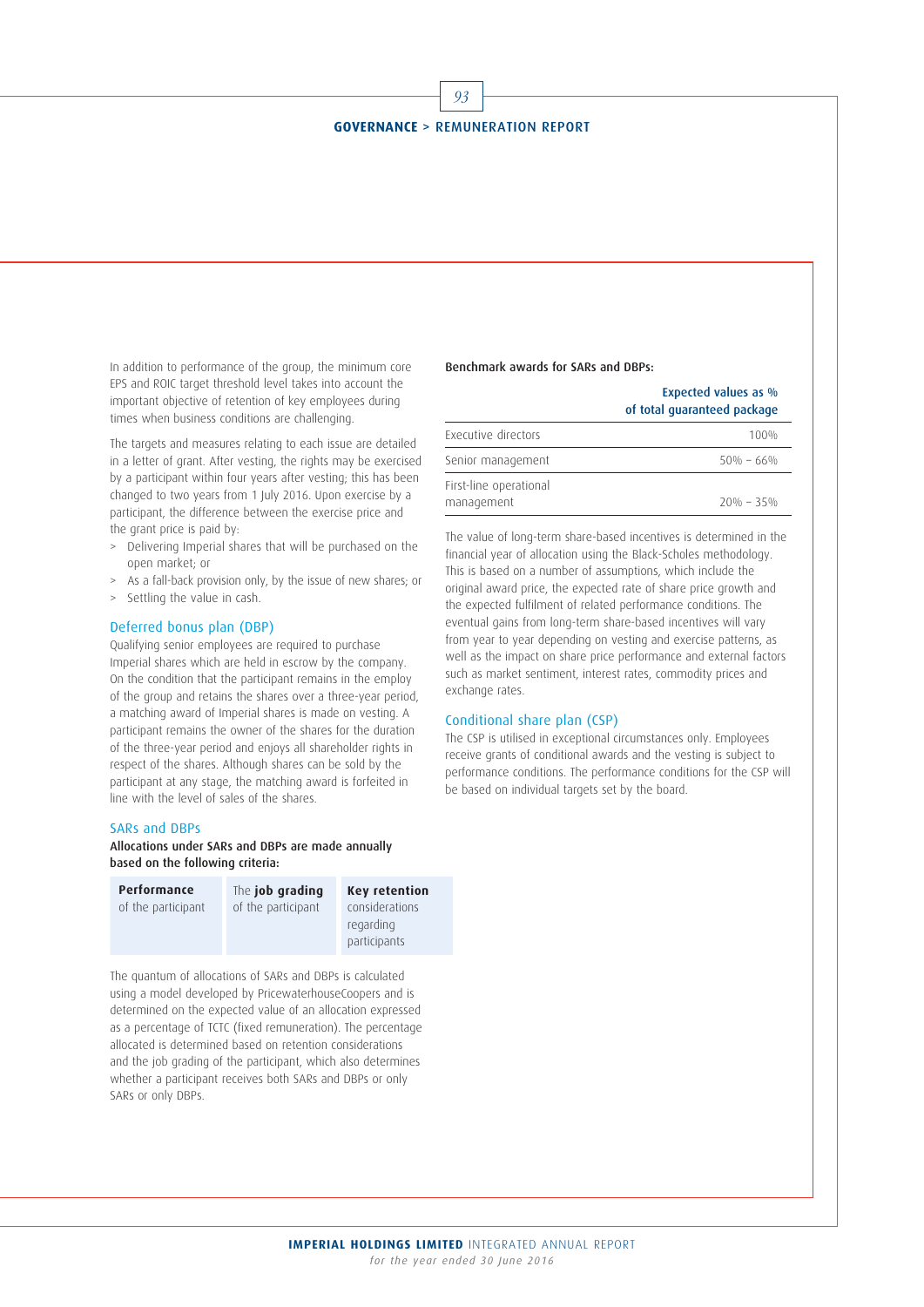94

### OTHER BENEFITS 4

Executive directors are entitled to a car allowance or a fully maintained car, pension or provident fund contributions, medical insurance and death and disability insurance. Providing these benefits is considered to be market competitive for executive positions.

### TERMINATION OF EMPLOYMENT

### Resignation, dismissal or retirement

If a participant's employment terminates due to resignation or dismissal on grounds of misconduct, poor performance or proven dishonest or fraudulent conduct (whether such cessation occurs as a result of notice given by the employee or otherwise or if he/she resigns to avoid dismissal on grounds of misconduct, poor performance or proven dishonest or fraudulent conduct) before the vesting date, all share appreciation rights, conditional awards and all matching awards will lapse, unless the board determines otherwise.

### Retrenchment, death, ill health, disability or other reasons for cessation of employment

If a participant ceases to be an employee due to retrenchment, death, ill health, disability or reasons other than resignation, dismissal or retirement, the board will by written notice to the participant or the executor of the deceased estate permit a pro-rata portion of the unvested SARs and/ or unvested conditional awards and/or matching awards to vest on the date of cessation of employment.

The pro-rata portion of the SARs and conditional awards that vest will, unless the board determines otherwise, reflect the number of months served since the date of grant and the extent to which the performance conditions have been satisfied. In the case of matching awards, the allocation will be based on the number of bonus shares held and the DBP period at the time of cessation of employment, unless the board determines otherwise.

The balance of the unvested SARs not permitted to be exercised or unvested conditional awards or matching awards that do not vest will lapse.

### Total allocations

A total of 16 470 932 SARs remain unexercised in terms of the SARs scheme at an average price of R164.23 per share. A total of 1 078 623 DBPs have been taken up and remain unvested. A total of 196 319 CSPs have been taken up and remain unvested.

### **Hedge**

The group hedges its exposure to deliver shares in terms of share-based long-term incentive schemes by taking out hedges or buying back shares to avoid dilution associated with the issue of shares. All SARs awards have been fully hedged through a combination of shares purchased and the purchase of call options, after allowing for attrition over the vesting period. All DBPs and CSPs have been hedged in full, assuming no attrition via a share buyback.

### RETIREMENT SCHEMES

Executives participate in contributory retirement schemes which include pension and provident funds established by the group. Executive retirement is governed by their retirement scheme rules, subject to the ability of the company to enter into fixed-term contracts to extend the services of any executive within certain prescribed limits.

### SUCCESSION POLICY AND PLANS

The committee considers succession plans for executives and regularly reviews identified successors for key positions in the group. This process includes:

- > The identification of current incumbents in key positions.
- > An assessment of how long the current incumbent is expected to remain in the position.
- > Identification of candidates vulnerable due to age, health or attractiveness to competitors.
- > Identification of potential short-term successors, both internally and externally.
- > Identification of potential long-term successors, both internally and externally.
- > Positioning and development of potential successors.

In line with its strategic objective of implementing leading-edge talent management processes, the group has embarked on a process to measure and develop the executive talent pool. The Imperial executive forum, which comprises the 150 most senior executives and other high-potential employees, is the focal point of this initiative and will strengthen the group's internal succession capability.

For more information on talent development and succession, see the Our material issues section on page 29 and the CEO's report on page 40.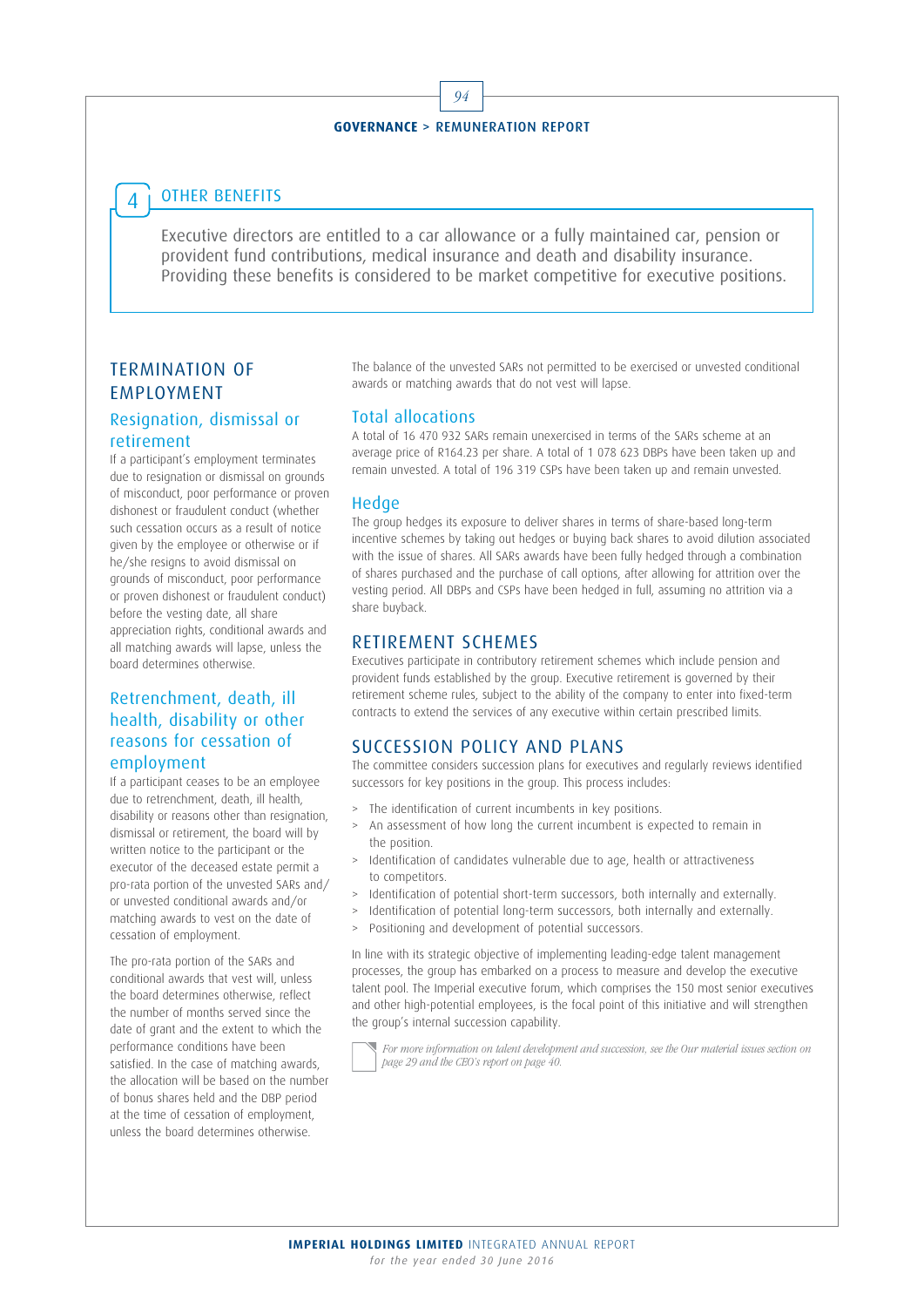

### EXTERNAL APPOINTMENTS

Executives are not permitted to hold external directorships or offices, other than those of a personal nature, without the approval of the board.

### DIRECTORS' SERVICE CONTRACTS

Directors' contracts can all be terminated by giving them between one and six months' notice.

Directors' appointments are made in terms of the company's MOI and are initially confirmed at the first annual general meeting of shareholders following their appointment, and thereafter by rotation.

### NON-EXECUTIVE DIRECTORS' FEES

The remuneration committee reviews and recommends to the board fees payable to non-executive directors. The board in turn makes recommendations to shareholders after considering the fees paid by comparable companies, responsibilities of the non-executive directors and considerations relating to the retention and attraction of high-calibre individuals. The group has decided to maintain a structure where directors' fees are not split between membership and attendance fees, as the group has not had significant instances of non-attendance of meetings.

### Fees for 2016

The table below provides an analysis of the emoluments paid to non-executive directors for the year ended 30 June 2016.

|                                |                 | ASSOCIATE AND<br>SUB-COMMITTEE | 2016         | 2015         |
|--------------------------------|-----------------|--------------------------------|--------------|--------------|
|                                | DIRECTORS' FEES | FEES                           | <b>TOTAL</b> | <b>TOTAL</b> |
|                                | R'000           | R'000                          | R'000        | R'000        |
|                                |                 |                                | <b>TOTAL</b> | <b>TOTAL</b> |
| <b>Non-executive directors</b> |                 |                                |              |              |
| HR Brody <sup>1</sup>          |                 |                                |              | 233          |
| P Cooper <sup>3</sup>          | 239             | 472                            | 711          | 78           |
| GW Dempster <sup>3</sup>       | 239             | 375                            | 614          | 78           |
| ST Dingaan <sup>5</sup>        | 239             | 232                            | 471          | 510          |
| S Engelbrecht <sup>2</sup>     |                 |                                |              | 214          |
| TS Gcabashe <sup>4</sup>       | 479             |                                | 479          | 1 3 0 5      |
| SP Kana <sup>3</sup>           | 715             | 343                            | 1 0 5 9      | 173          |
| RM Kgosana <sup>3</sup>        | 239             | 498                            | 737          |              |
| P Langeni                      | 239             | 307                            | 546          | 499          |
| MJ Leeming <sup>4</sup>        | 164             |                                | 164          | 960          |
| V Moosa                        | 239             | 253                            | 492          | 464          |
| RJA Sparks                     | 239             | 890                            | 1 1 2 9      | 895          |
| A Tugendhaft                   | 656             | 251                            | 907          | 839          |
| Y Waja                         | 239             | 699                            | 938          | 989          |
| Total                          | 3 9 2 6         | 4 3 2 0                        | 8 2 4 6      | 7 2 3 7      |

1. Prior year figures are for part of the year.

2. Resigned 4 November 2015.

3. Appointed 1 September 2015.

4. Retired 31 August 2015.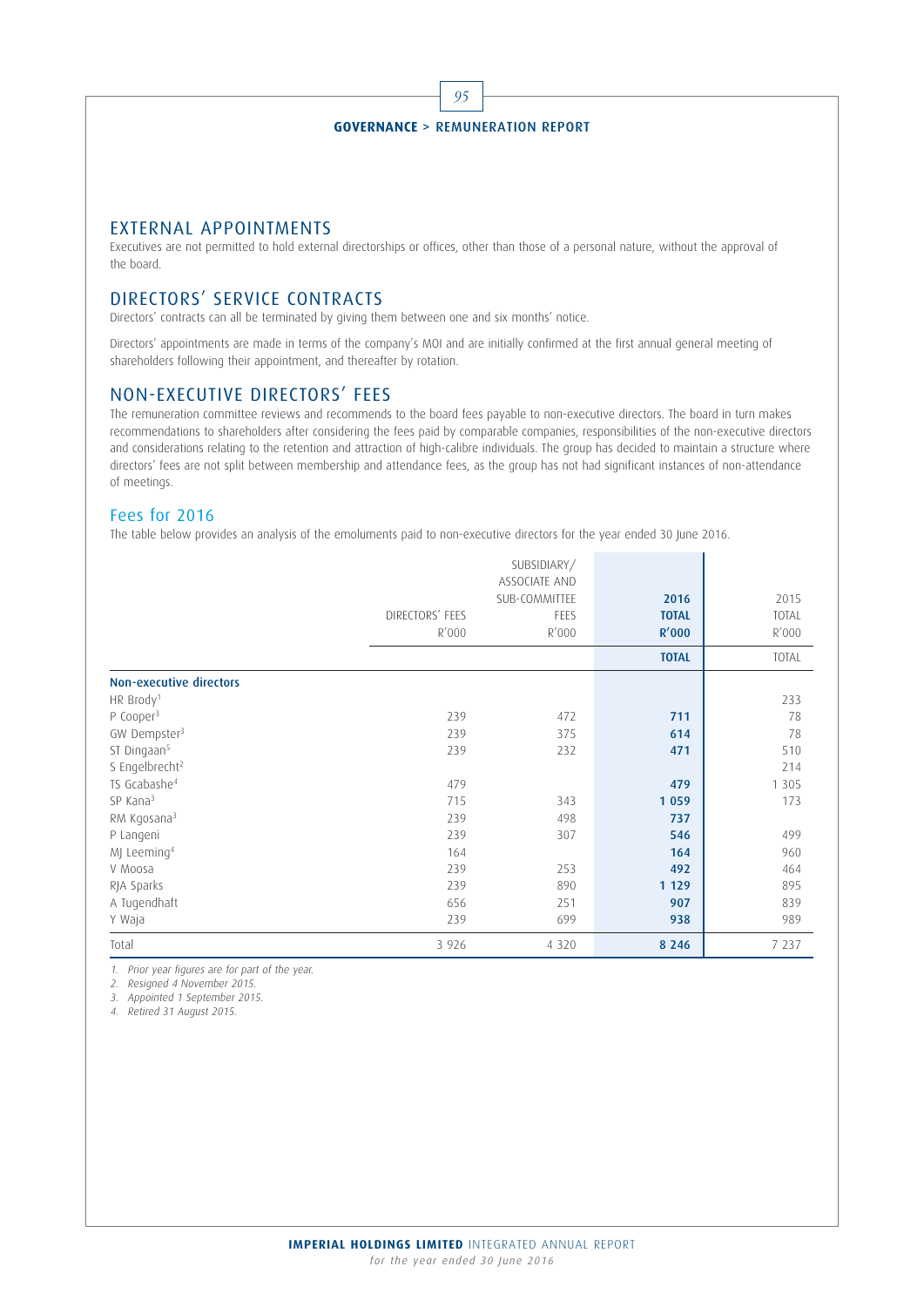96

### Fees for 2016 and 2017

At the annual general meeting to be held on 1 November 2016, shareholders will be requested to approve the following increases in non-executive directors' remuneration by special resolution in terms of section 66(9) of the Companies Act, granting authority to pay fees for services as directors, which will be valid with effect from 1 July 2017 until 30 June 2018. The proposed increase in fees is 6% for all boards and committees as follows:

|                                                       |                    | FFF FROM             | FFF FROM        |
|-------------------------------------------------------|--------------------|----------------------|-----------------|
|                                                       |                    | 1 JULY 2016          | 1 IULY 2017     |
|                                                       | <b>CURRENT FEE</b> | TO 30 JUNE 2017      | TO 30 JUNE 2018 |
| Chairman*                                             | R834 000           | R884 000             | R937 000        |
| Deputy chairman and lead Independent director*        | R417 000           | R442 000             | R468 500        |
| Board member                                          | R238 500           | R253 000             | R268 000        |
| Assets and liabilities committee chairman*            | R152 000           | R161 000             | R170 500        |
| Assets and liabilities committee member               | R101 000           | R107 000             | R113 500        |
| Audit committee chairman*                             | R315 000           | R334 000             | R354 000        |
| Audit committee member                                | R157 000           | R166 500             | R176 500        |
| Divisional board member: Vehicles division            | $\Omega$           | R125 000             | R132 500        |
| Divisional board member: Logistics division           | $\mathbf{0}$       | R150 000             | R159 000        |
| Investment committee chairman*                        | R315 000           | R334 000             | R354 000        |
| Investment committee member                           | R157 000           | R166 500             | R176 500        |
| Risk committee chairman*                              | R152 000           | R <sub>161</sub> 000 | R170 500        |
| Risk committee member                                 | R101 000           | R107 000             | R113 500        |
| Remuneration committee chairman*                      | R114 000           | R120 500             | R128 000        |
| Remuneration committee member                         | R75 000            | R79 500              | R84 500         |
| Nomination committee chairman*                        | R114 000           | R120 500             | R128 000        |
| Nomination committee member                           | R75 000            | R79 500              | R84 500         |
| Social, ethics and sustainability committee chairman* | R152 000           | R161 000             | R170 500        |
| Social, ethics and sustainability committee member    | R101 000           | R107 000             | R113 500        |

\* Paid in addition to a member's fee.

In determining the proposed fees, cognisance was taken of market trends and the additional responsibilities of non-executive directors in terms of increased legal and governance requirements.

Non-executive directors also receive fees for services on divisional boards and financial and risk review committees that are included in their remuneration.

Executive directors receive no director or committee fees for their services as directors in addition to their normal remuneration as employees.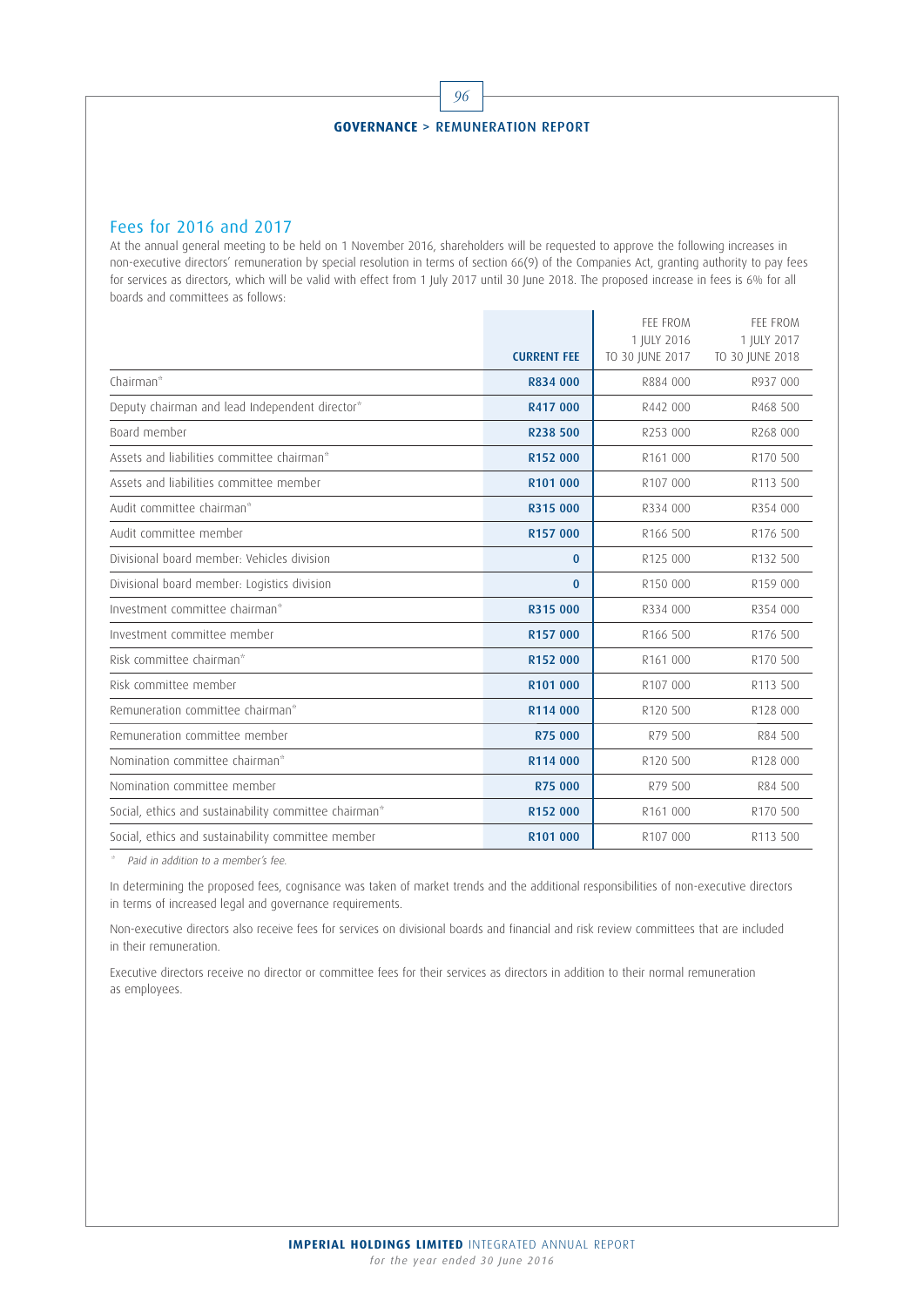|              |                                                                           |                 |                  | 97                                         |                  |                     |                |
|--------------|---------------------------------------------------------------------------|-----------------|------------------|--------------------------------------------|------------------|---------------------|----------------|
|              |                                                                           |                 |                  |                                            |                  |                     |                |
|              |                                                                           |                 |                  | <b>GOVERNANCE &gt; REMUNERATION REPORT</b> |                  |                     |                |
|              |                                                                           |                 |                  |                                            |                  |                     |                |
|              |                                                                           |                 |                  |                                            |                  |                     |                |
|              |                                                                           |                 |                  |                                            |                  |                     |                |
|              |                                                                           |                 |                  |                                            |                  |                     |                |
|              | <b>EXECUTIVE REMUNERATION</b>                                             |                 |                  |                                            |                  |                     |                |
|              | The group remunerated its executive directors during the year as follows: |                 |                  |                                            |                  |                     |                |
|              | MJ (Mark) Lamberti - Group CEO                                            |                 |                  |                                            |                  |                     |                |
|              |                                                                           |                 |                  |                                            |                  |                     |                |
|              | <b>2016 REMUNERATION</b>                                                  |                 |                  |                                            |                  |                     |                |
| R'000        |                                                                           |                 |                  |                                            |                  |                     |                |
|              |                                                                           |                 |                  |                                            | GAINS            | 2016                | 2015           |
|              |                                                                           |                 |                  |                                            | ON EXERCISE      | <b>TOTAL</b>        | <b>TOTAL</b>   |
|              | RETIREMENT                                                                |                 | SHORT-TERM       |                                            | OF LONG-TERM     | <b>TAXABLE</b>      | <b>TAXABLE</b> |
| <b>BASIC</b> | AND MEDICAL                                                               | <b>OTHER</b>    | <b>INCENTIVE</b> | <b>TOTAL CASH</b>                          | <b>INCENTIVE</b> | <b>REMUNERATION</b> | REMUNERATION   |
| SALARY       | <b>CONTRIBUTIONS</b>                                                      | <b>BENEFITS</b> | <b>BONUS</b>     | <b>REMUNERATION</b>                        | AWARDS           | <b>REALISED</b>     | REALISED       |
| nil          | nil                                                                       | nil             | nil              | nil                                        | nil              | nil                 | nil            |

Mark's fixed compensation as CEO of Imperial is R5 543 000, which is paid in DBPs. These shares vest on 15 September 2018.

The board has resolved that the company will make R3 000 000 available on an annual basis, that would otherwise have been payable to the CEO of Imperial, for the provision of university education from the second year onwards to the direct descendants of individuals who earn less than R600 000 per annum and have been employed for more than five years.

### Annual incentive

The following short-term incentive performance criteria and weightings, as determined by the board, were used to calculate Mark's annual bonus in an amount of R9 600 000 (2015: R6 500 000). In lieu of this annual bonus he received DBP rights which vest on 15 September 2018.

| <b>2016 MEASURE</b>                        | <b>2016 WEIGHTING</b> |
|--------------------------------------------|-----------------------|
| Group core EPS growth                      | 27%                   |
| Group achievement of ROIC target over WACC | 27%                   |
| Group BBBEE improvement                    | 13%                   |
| Discretionary                              | 33%                   |

### Long-term incentive

Mark was awarded CSPs in line with LTI award benchmarks for executive directors. These shares will vest on 15 September 2018 subject to achieving the same criteria and weightings used in 2016. The expected value of this award is R9 059 138 (2015: R8 543 000).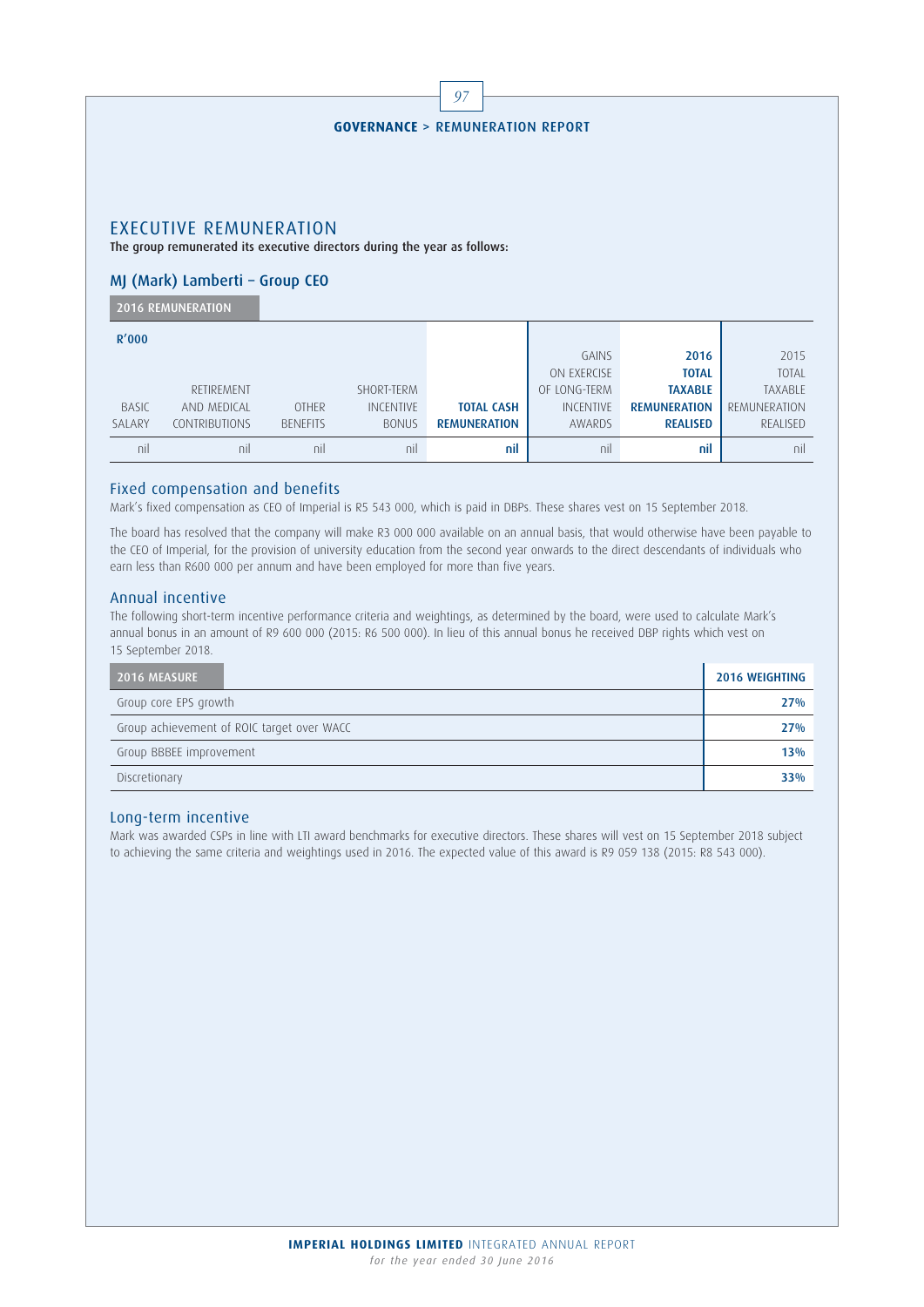|  | <b>GOVERNANCE &gt; REMUNERATION REPORT</b> |  |
|--|--------------------------------------------|--|
|  |                                            |  |

98

### OS (Osman) Arbee – Group CFO

2016 REMUNERATION

| R'000          |                      |                 |                  |                     |                  |                     |                |
|----------------|----------------------|-----------------|------------------|---------------------|------------------|---------------------|----------------|
|                |                      |                 |                  |                     | GAINS            | 2016                | 2015           |
|                |                      |                 |                  |                     | ON EXERCISE      | <b>TOTAL</b>        | <b>TOTAL</b>   |
|                | RETIREMENT           |                 | SHORT-TERM       |                     | OF LONG-TERM     | <b>TAXABLE</b>      | <b>TAXABLE</b> |
| <b>BASIC</b>   | AND MEDICAL          | <b>OTHER</b>    | <b>INCENTIVE</b> | <b>TOTAL CASH</b>   | <b>INCENTIVE</b> | <b>REMUNERATION</b> | REMUNERATION   |
| <b>SAI ARY</b> | <b>CONTRIBUTIONS</b> | <b>BENEFITS</b> | <b>BONUS</b>     | <b>REMUNERATION</b> | AWARDS           | <b>REALISED</b>     | REALISED       |
| 5 3 0 9        | 691                  | 360             | 7 200            | 13 560              | 1 5 6 4          | 15 124              | 12 466         |

### Fixed compensation and benefits

Osman's fixed compensation and benefits increased by 6% to R6 360 000.

### Annual incentive bonus

With reference to the criteria below, Osman received an incentive bonus of R7 200 000.

| 2016 MEASURE                               | <b>2016 WEIGHTING</b> |
|--------------------------------------------|-----------------------|
| Group core EPS growth                      | 27%                   |
| Group achievement of ROIC target over WACC | 27%                   |
| Group BBBEE improvement                    | 13%                   |
| Discretionary                              | 33%                   |

### Long-term incentive and retention payments

Osman was awarded DBPs in line with LTI award benchmarks for executive directors. These shares are to be held in escrow and will vest on 15 September 2019. The expected value of this award is R6 089 378.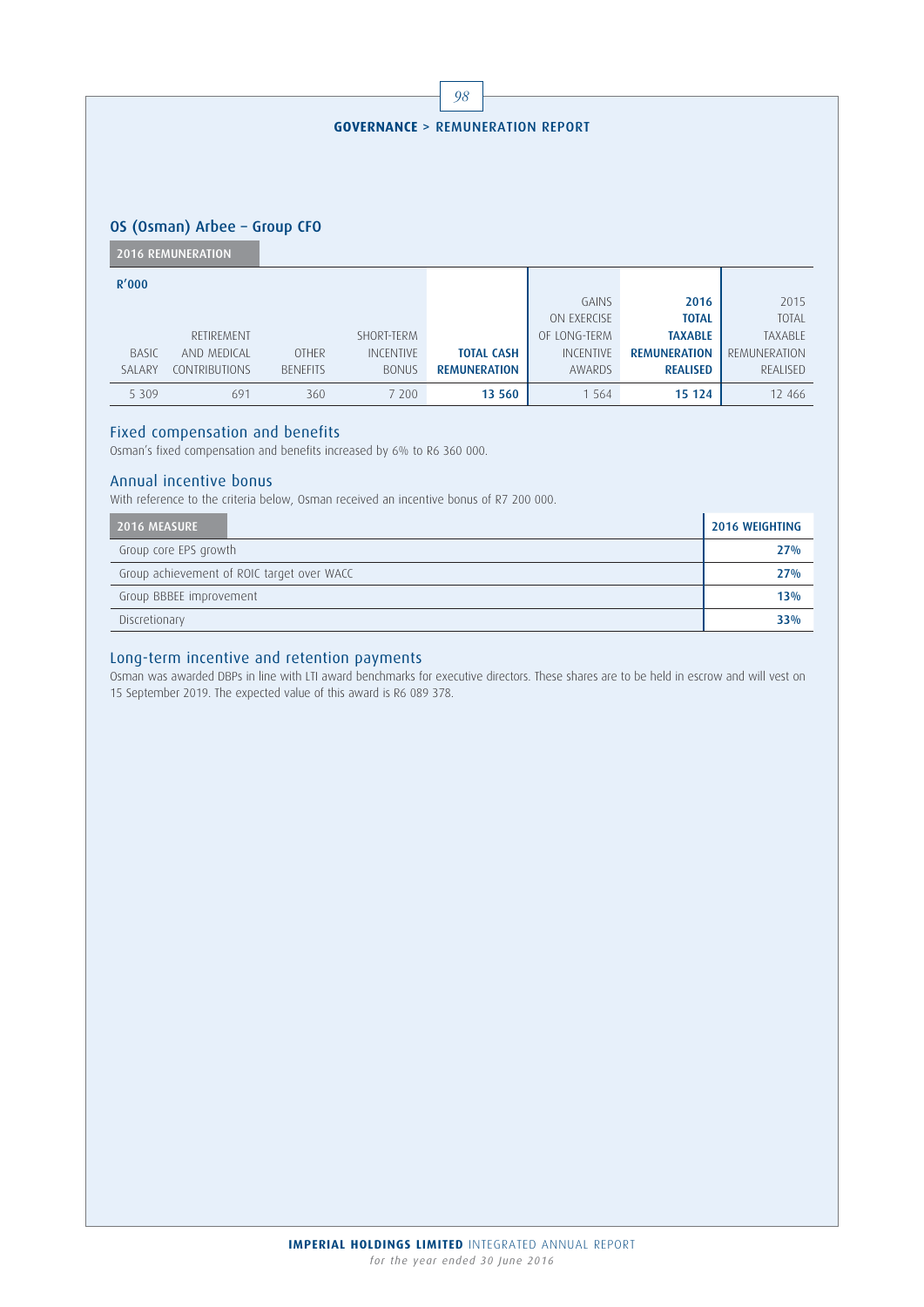|                                              | 99 |  |  |  |
|----------------------------------------------|----|--|--|--|
|                                              |    |  |  |  |
| <b>GOVERNANCE &gt; REMUNERATION REPORT</b>   |    |  |  |  |
|                                              |    |  |  |  |
|                                              |    |  |  |  |
|                                              |    |  |  |  |
| M (Marius) Swanepoel - CEO: Logistics Africa |    |  |  |  |
| <b>2016 REMUNERATION</b>                     |    |  |  |  |
| D/000                                        |    |  |  |  |

| R'000          |               |                 |                  |                     |                  |                     |                |
|----------------|---------------|-----------------|------------------|---------------------|------------------|---------------------|----------------|
|                |               |                 |                  |                     | GAINS            | 2016                | 2015           |
|                |               |                 |                  |                     | ON EXERCISE      | <b>TOTAL</b>        | <b>TOTAL</b>   |
|                | RETIREMENT    |                 | SHORT-TERM       |                     | OF LONG-TERM     | <b>TAXABLE</b>      | <b>TAXABLE</b> |
| <b>BASIC</b>   | AND MEDICAL   | <b>OTHER</b>    | <b>INCENTIVE</b> | <b>TOTAL CASH</b>   | <b>INCENTIVE</b> | <b>REMUNERATION</b> | REMUNERATION   |
| <b>SAI ARY</b> | CONTRIBUTIONS | <b>BENFFITS</b> | <b>BONUS</b>     | <b>REMUNERATION</b> | AWARDS           | <b>REALISED</b>     | REALISED       |
| 4 7 3 2        | 739           | 180             | 5 0 0 0          | 10 651              | 1 4 6 5          | 12 116              | 13 196         |

Marius's fixed compensation and benefits increased by 7% to R5 651 000.

### Annual incentive bonus

With reference to the criteria below and the successful implementation of acquisitions related to the African expansion strategy, Marius received an incentive bonus of R5 000 000.

| 2016 MEASURE                                    | <b>2016 WEIGHTING</b> |  |  |
|-------------------------------------------------|-----------------------|--|--|
| Group core EPS growth                           | 13%                   |  |  |
| Group achievement of ROIC target over WACC      |                       |  |  |
| Divisional BBBEE improvement                    | 20%                   |  |  |
| Divisional PBIT growth                          | 20%                   |  |  |
| Divisional achievement of ROIC target over WACC | 20%                   |  |  |
| Discretionary                                   | 14%                   |  |  |

### Long-term incentive and retention payments

Marius was awarded DBPs in line with LTI award benchmarks for executive directors. These shares are to be held in escrow and will vest on 15 September 2019. The expected value of this award is R5 736 439.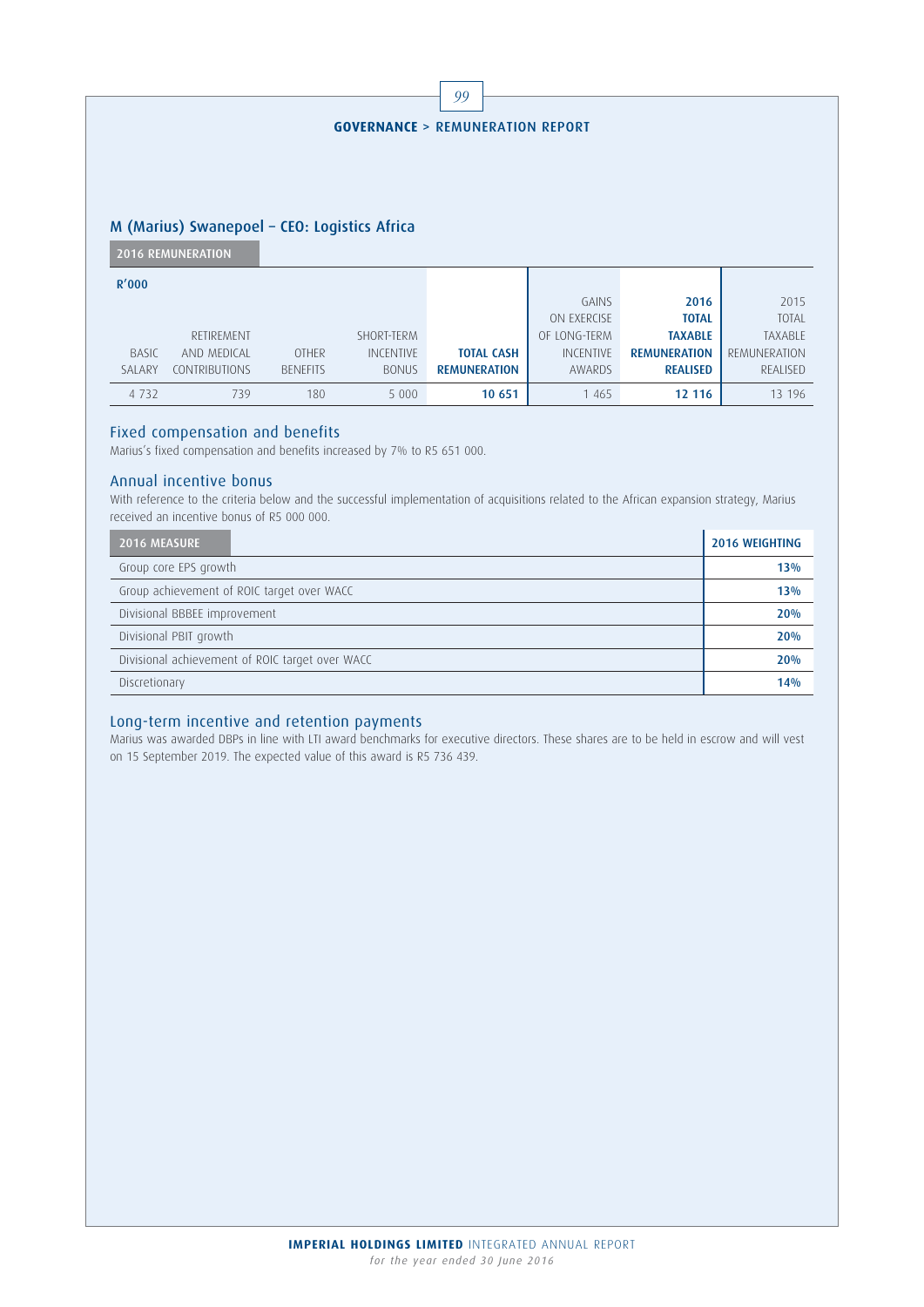|         |                          |                 |                  | 100                                                                     |                  |                      |                |
|---------|--------------------------|-----------------|------------------|-------------------------------------------------------------------------|------------------|----------------------|----------------|
|         |                          |                 |                  |                                                                         |                  |                      |                |
|         |                          |                 |                  | <b>GOVERNANCE &gt; REMUNERATION REPORT</b>                              |                  |                      |                |
|         |                          |                 |                  |                                                                         |                  |                      |                |
|         |                          |                 |                  |                                                                         |                  |                      |                |
|         |                          |                 |                  |                                                                         |                  |                      |                |
|         |                          |                 |                  |                                                                         |                  |                      |                |
|         |                          |                 |                  |                                                                         |                  |                      |                |
|         |                          |                 |                  | MP (Manny) de Canha - CEO: Vehicle Import, Distribution and Dealerships |                  |                      |                |
|         | <b>2016 REMUNERATION</b> |                 |                  |                                                                         |                  |                      |                |
|         |                          |                 |                  |                                                                         |                  |                      |                |
| R'000   |                          |                 |                  |                                                                         | GAINS            |                      | 2015           |
|         |                          |                 |                  |                                                                         | ON EXERCISE      | 2016<br><b>TOTAL</b> | <b>TOTAL</b>   |
|         |                          |                 |                  |                                                                         |                  |                      |                |
|         | RETIREMENT               |                 | SHORT-TERM       |                                                                         | OF LONG-TERM     | <b>TAXABLE</b>       | <b>TAXABLE</b> |
| BASIC   | AND MEDICAL              | <b>OTHER</b>    | <b>INCENTIVE</b> | <b>TOTAL CASH</b>                                                       | <b>INCENTIVE</b> | <b>REMUNERATION</b>  | REMUNERATION   |
| SALARY  | CONTRIBUTIONS            | <b>BENEFITS</b> | <b>BONUS</b>     | <b>REMUNERATION</b>                                                     | AWARDS           | <b>REALISED</b>      | REALISED       |
| 4 9 2 4 | 567                      | 159             | 4 600            | 10 250                                                                  | 1823             | 12 073               | 10 560         |

Manny's fixed compensation and benefits increased by 3% to R5 650 000 for the coming year.

### Annual incentive bonus

With reference to the criteria below, Manny received an incentive bonus of R4 600 000. The increase is largely due to the increased profitability of his division.

| 2016 MEASURE                               |                                                 | <b>2016 WEIGHTING</b> |
|--------------------------------------------|-------------------------------------------------|-----------------------|
| Group core EPS growth                      |                                                 | 13%                   |
| Group achievement of ROIC target over WACC | 13%                                             |                       |
| Divisional BBBEE improvement               |                                                 | 20%                   |
| Divisional PBIT growth                     |                                                 | 20%                   |
|                                            | Divisional achievement of ROIC target over WACC | 20%                   |
| Discretionary                              |                                                 | 14%                   |

### Long-term incentive and retention payments

Manny was awarded DBPs in line with LTI award benchmarks for executive directors. These shares are to be held in escrow and will vest on 15 September 2019. The expected value of this award is R4 986 247.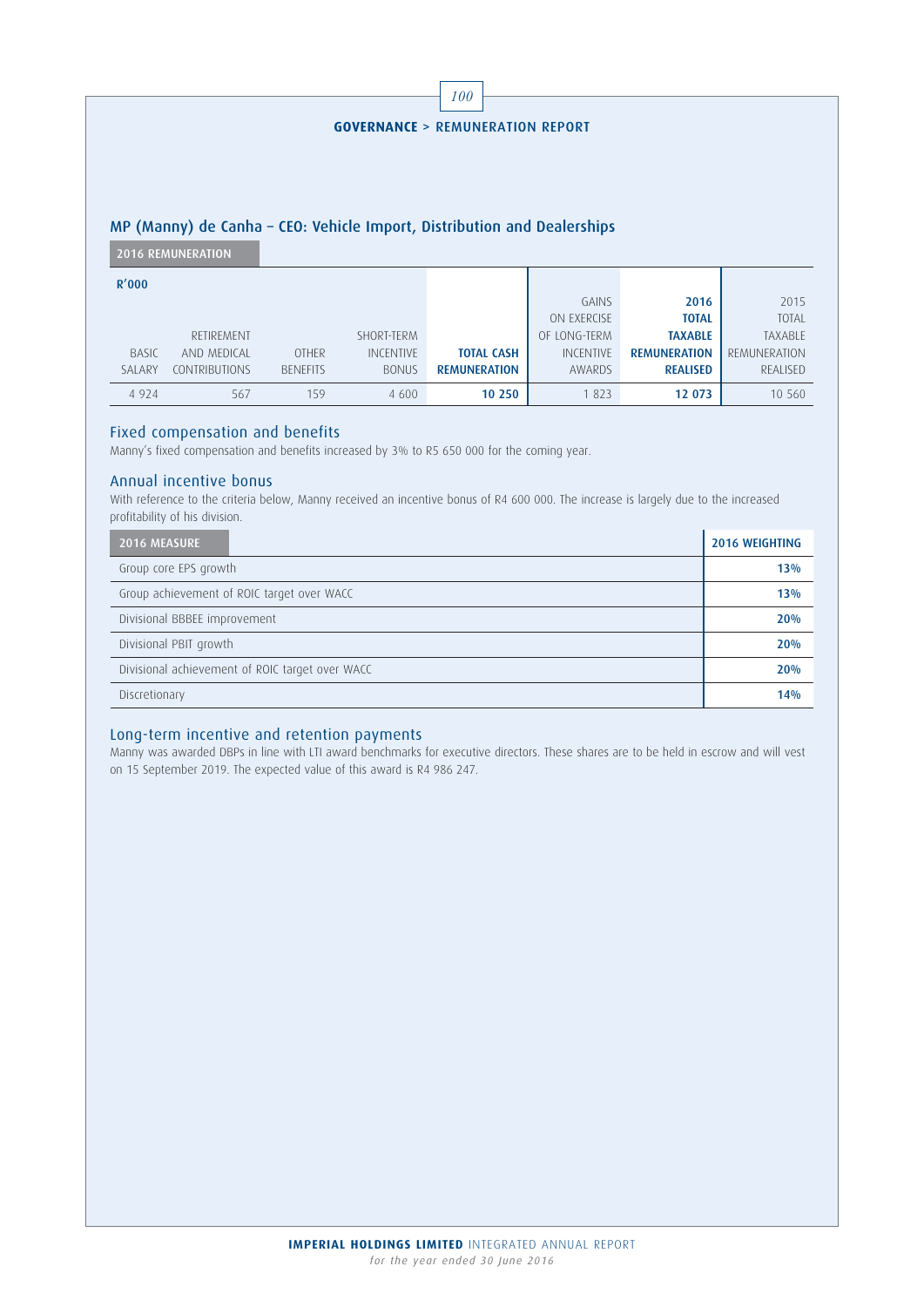|              |                          |                 |                  | 101                                                                     |                  |                     |              |
|--------------|--------------------------|-----------------|------------------|-------------------------------------------------------------------------|------------------|---------------------|--------------|
|              |                          |                 |                  |                                                                         |                  |                     |              |
|              |                          |                 |                  | <b>GOVERNANCE &gt; REMUNERATION REPORT</b>                              |                  |                     |              |
|              |                          |                 |                  |                                                                         |                  |                     |              |
|              |                          |                 |                  |                                                                         |                  |                     |              |
|              |                          |                 |                  |                                                                         |                  |                     |              |
|              |                          |                 |                  |                                                                         |                  |                     |              |
|              |                          |                 |                  | PB (Philip) Michaux - CEO: Vehicle Retail, Rental and Aftermarket Parts |                  |                     |              |
|              |                          |                 |                  |                                                                         |                  |                     |              |
|              | <b>2016 REMUNERATION</b> |                 |                  |                                                                         |                  |                     |              |
|              |                          |                 |                  |                                                                         |                  |                     |              |
| R'000        |                          |                 |                  |                                                                         |                  |                     |              |
|              |                          |                 |                  |                                                                         | GAINS            | 2016                | 2015         |
|              |                          |                 |                  |                                                                         | ON EXERCISE      | <b>TOTAL</b>        | <b>TOTAL</b> |
|              | RETIREMENT               |                 | SHORT-TERM       |                                                                         | OF LONG-TERM     | <b>TAXABLE</b>      | TAXABLE      |
| <b>BASIC</b> | AND MEDICAL              | <b>OTHER</b>    | <b>INCENTIVE</b> | <b>TOTAL CASH</b>                                                       | <b>INCENTIVE</b> | <b>REMUNERATION</b> | REMUNERATION |
| SALARY       | <b>CONTRIBUTIONS</b>     | <b>BENEFITS</b> | <b>BONUS</b>     | <b>REMUNERATION</b>                                                     | AWARDS           | <b>REALISED</b>     | REALISED     |
| 4 1 7 1      | 589                      | 240             | 4 600            | 9 600                                                                   | 1 108            | 10 708              | 9 9 2 0      |

Philip's fixed compensation and benefits increased by 6% to R5 000 000 which takes into account the significant increase in his area of responsibility.

### Annual incentive bonus

With reference to the criteria below, Philip received an incentive bonus of R4 600 000.

| <b>2016 MEASURE</b>                        |                                                 | <b>2016 WEIGHTING</b> |  |
|--------------------------------------------|-------------------------------------------------|-----------------------|--|
| Group core EPS growth                      |                                                 | 13%                   |  |
| Group achievement of ROIC target over WACC |                                                 |                       |  |
| Divisional BBBEE improvement               |                                                 | 20%                   |  |
| Divisional PBIT growth                     |                                                 | 20%                   |  |
|                                            | Divisional achievement of ROIC target over WACC | 20%                   |  |
| Discretionary                              |                                                 | 14%                   |  |

### Long-term incentive and retention payments

Philip was awarded DBPs in line with LTI award benchmarks for executive directors. These shares are to be held in escrow and will vest on 15 September 2019. The expected value of this award is R4 853 867.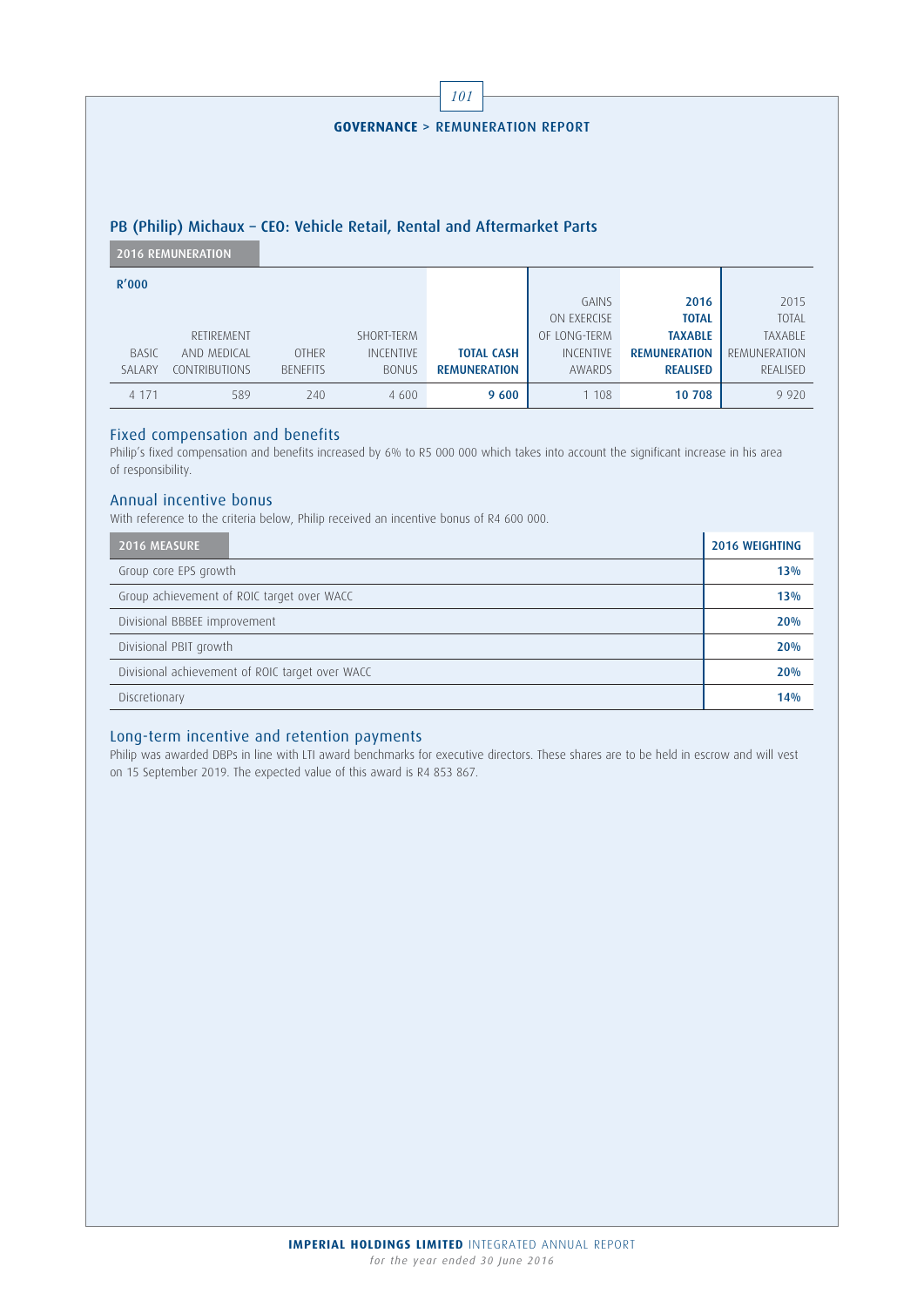| <b>GOVERNANCE &gt; REMUNERATION REPORT</b> |                          |                 |                  |                                                                                                                                                                                                 |                  |                     |                |  |  |
|--------------------------------------------|--------------------------|-----------------|------------------|-------------------------------------------------------------------------------------------------------------------------------------------------------------------------------------------------|------------------|---------------------|----------------|--|--|
|                                            |                          |                 |                  |                                                                                                                                                                                                 |                  |                     |                |  |  |
|                                            |                          |                 |                  |                                                                                                                                                                                                 |                  |                     |                |  |  |
|                                            |                          |                 |                  |                                                                                                                                                                                                 |                  |                     |                |  |  |
|                                            |                          |                 |                  |                                                                                                                                                                                                 |                  |                     |                |  |  |
|                                            |                          |                 |                  | M (Mohammed) Akoojee - Director: group strategy, mergers and acquisitions and investor relations<br>(Resigned as a board member with effect from 30 September 2015 following his appointment as |                  |                     |                |  |  |
|                                            |                          |                 |                  |                                                                                                                                                                                                 |                  |                     |                |  |  |
| CEO of Logistics Rest of Africa)           |                          |                 |                  |                                                                                                                                                                                                 |                  |                     |                |  |  |
|                                            |                          |                 |                  |                                                                                                                                                                                                 |                  |                     |                |  |  |
|                                            | <b>2016 REMUNERATION</b> |                 |                  |                                                                                                                                                                                                 |                  |                     |                |  |  |
|                                            |                          |                 |                  |                                                                                                                                                                                                 |                  |                     |                |  |  |
|                                            |                          |                 |                  |                                                                                                                                                                                                 | GAINS            | 2016                | 2015           |  |  |
|                                            |                          |                 |                  |                                                                                                                                                                                                 | ON EXERCISE      | <b>TOTAL</b>        | <b>TOTAL</b>   |  |  |
|                                            | RETIREMENT               |                 | SHORT-TERM       |                                                                                                                                                                                                 | OF LONG-TERM     | <b>TAXABLE</b>      | <b>TAXABLE</b> |  |  |
| R'000<br><b>BASIC</b>                      | AND MEDICAL              | <b>OTHER</b>    | <b>INCENTIVE</b> | <b>TOTAL CASH</b>                                                                                                                                                                               | <b>INCENTIVE</b> | <b>REMUNERATION</b> | REMUNERATION   |  |  |
| <b>SALARY</b>                              | CONTRIBUTIONS            | <b>BENFFITS</b> | <b>BONUS</b>     | <b>REMUNERATION</b>                                                                                                                                                                             | AWARDS           | <b>REALISED</b>     | REALISED       |  |  |
| 811                                        | 122                      | 30              | 963 <sup>1</sup> | 1926                                                                                                                                                                                            | 703              | 2 6 2 9             | 8 2 4 9        |  |  |

H

 $\mathsf{r}$ 

### JJ (Jurie) Strydom – CEO: Regent (Resigned with effect from 4 November 2015)

2016 REMUNERATION

| R'000        |                      |                 |                  |                     |                  |                     |                |
|--------------|----------------------|-----------------|------------------|---------------------|------------------|---------------------|----------------|
|              |                      |                 |                  |                     | GAINS            | 2016                | 2015           |
|              |                      |                 |                  |                     | ON EXERCISE      | <b>TOTAL</b>        | <b>TOTAL</b>   |
|              | RETIREMENT           |                 | SHORT-TERM       |                     | OF LONG-TERM     | <b>TAXABLE</b>      | <b>TAXABLE</b> |
| <b>BASIC</b> | AND MEDICAL          | <b>OTHER</b>    | <b>INCENTIVE</b> | <b>TOTAL CASH</b>   | <b>INCENTIVE</b> | <b>REMUNERATION</b> | REMUNERATION   |
| SALARY       | <b>CONTRIBUTIONS</b> | <b>BENFFITS</b> | <b>BONUS</b>     | <b>REMUNERATION</b> | AWARDS           | <b>REALISED</b>     | REALISED       |
| 834          | 165                  | 120             |                  | 2 1 1 9             | 947              | 3 0 6 6             | 8 8 5 3        |